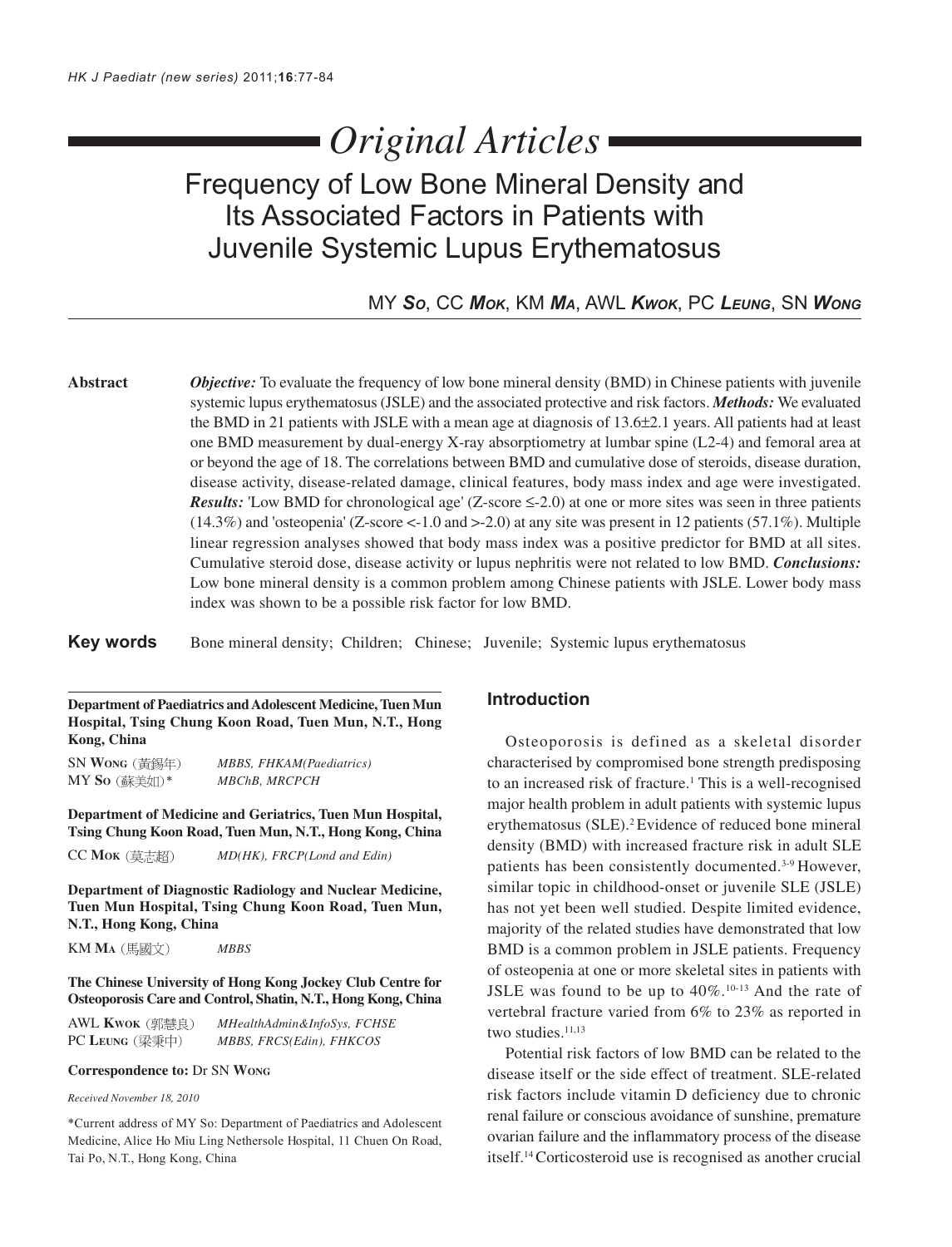risk factor of osteopenia. Cumulative corticosteroid dosage was reported to be independently associated with decreased BMD in JSLE.<sup>11,12</sup>

Bone mass increases gradually throughout childhood and adolescence until young adulthood at which peak bone mass is achieved. Failure to accrue optimal peak bone mass has been linked to an increased risk of osteoporosis.<sup>15,16</sup> Obviously, patients with JSLE are being exposed to various potential risk factors of osteoporosis during their golden period of bone development. Peak bone mass in this group has been suggested to be lower than healthy adolescents or adults.11,14 However, the impact on peak bone mass in patients with JSLE is still unclear. Also, no similar study has been done in Chinese.

The objective of our study is to evaluate the frequency of low BMD in Chinese patients with JSLE and the associated protective and risk factors. BMD at their young adulthood has been studied, aiming at a better projection of the impact on the peak bone mass. As a pilot study, we have also applied local reference of BMD for calculation of Z-score, so as to give a clearer picture of bone health in Hong Kong Chinese patients with JSLE.

#### **Methods**

#### **Patients**

All the patients with JSLE who were diagnosed and had treatment at the paediatric units of Tuen Mun Hospital, Hong Kong, from January 1994 to January 2010, were identified. The inclusion criteria were the presence of at least four of the American College of Rheumatology (ACR) criteria for classification of SLE,<sup>17</sup> disease onset before the age of 18, minimum disease duration of 24 months and having dual-energy X-ray absorptiometry (DXA) scan done at or beyond the age of 18 within the study period.

Demographic data, age and body mass index at the time of DXA scan, clinical manifestations at diagnosis and history of fracture, current and cumulative dose of corticosteroid, including pulses of methylprednisolone (expressed as prednisolone equivalents), current and prior use of other medications, disease activity and damage index of subjects were collected through record review. Disease duration was defined as the time period from diagnosis of SLE to the time of DXA scan.

Puberty status or menarche could not be accurately evaluated by chart review and so were not included in the analysis. Evaluation of diet or physical activity was also not feasible for a retrospective study.

The study was approved by the regional clinical and research ethics committee.

#### **Disease Activity and Damage Index**

Disease activity of SLE was measured using the modified SLE Disease Activity Index (SLEDAI 2000), a validated global index including 24 weighted objective clinical and laboratory variables to assess the ongoing or change in disease activity.18 It was measured at diagnosis and at yearly basis during the course of disease. An average yearly score was then derived.

Damage of SLE was measured by the Systemic Lupus International Collaborating Clinics/American College of Rheumatology (SLICC/ACR) damage index, a validated instrument with comprehensive assessment of 12 organ systems for nonreversible organ damage which is not related to inflammation and occurs since onset of disease.19 SLICC/ ACR damage index was measured at the most recent clinic visit from the time of DXA scan.

#### **Bone Mineral Density Measurements**

Lumbar spine (L2-4) and left femoral (femoral neck, trochanter and total hip) BMD in all patients were measured by the DXA technique using Delphi™ densitometer (Hologic). Analysis software version 11.2:7 was used.

Only DXA scans done at or beyond the age of 18 were evaluated because this should better reflect the peak bone mass and in turn the risk of future development of osteoporosis in adulthood.

Bone mass was expressed as bone mineral density (g/cm2 ) or as Z-score in terms of the number of standard deviation (SD) above or below the age and gender-specific mean for healthy individuals. Z-scores were derived from three reference databases. The first one was the third National Health and Nutrition Examination Survey (NHAHES III) database (hip) and the second one was the device manufacturer's dataset (lumbar spine).<sup>20</sup> Since these two databases were collected from white population, to have a population-specific comparison, local reference of BMD obtained from the Chinese University of Hong Kong Jockey Club Centre for Osteoporosis Care and Control was applied to estimate the Z-scores.<sup>21</sup>

'Low bone mineral density for chronological age' was defined as Z-score ≤-2.0 according to the recent criteria established by the International Society of Clinical Densitometry in 2007.22 'Osteopenia' was defined as Z-score <-1.0 and >-2.0 so as to allow comparison with previous similar studies while most of them defined 'osteopenia' as  $Z$ -score  $\lt$ -1.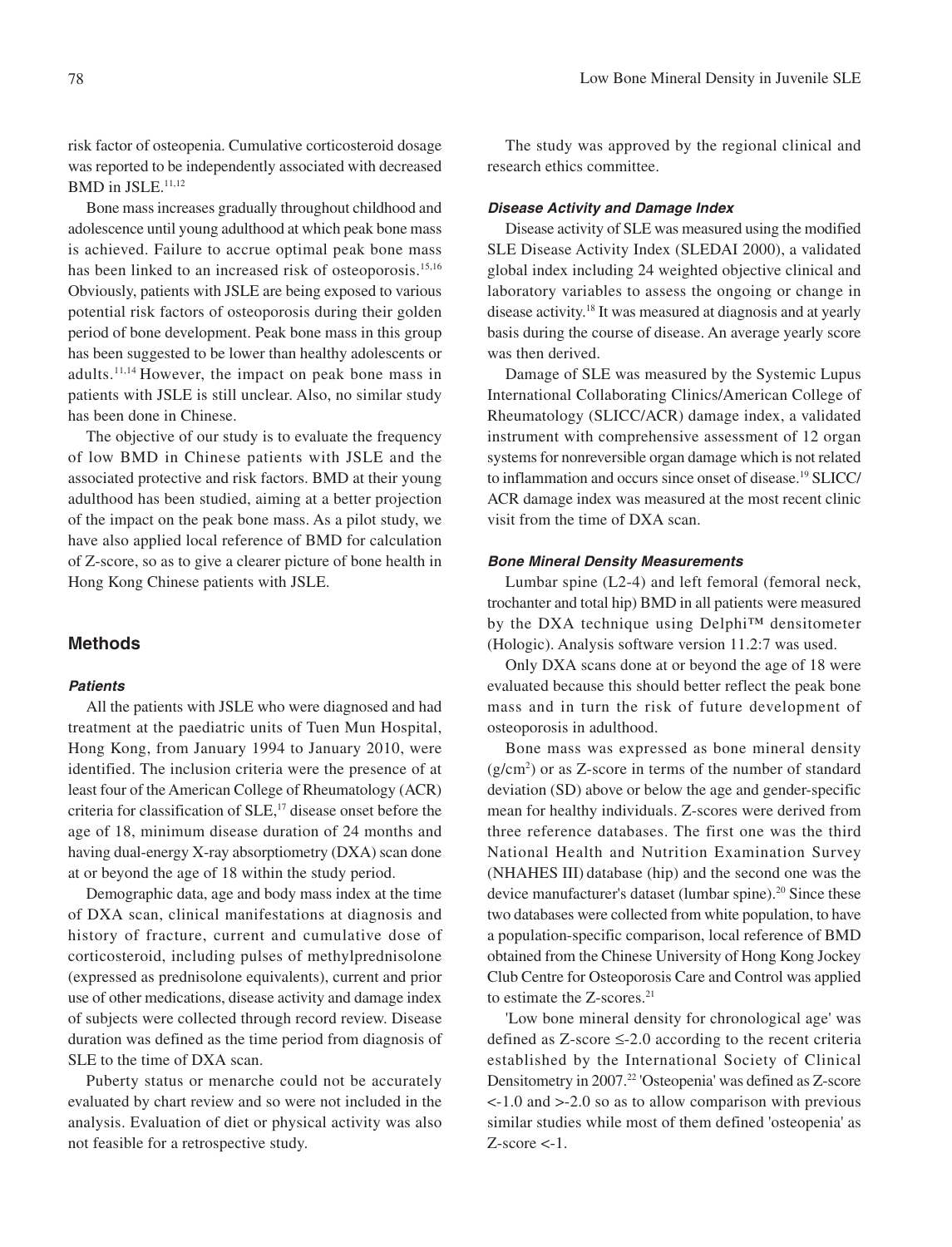#### **Statistical Analysis**

Data are expressed as mean±SD unless otherwise stated. Comparisons between groups were made with the Student's *t*-test for continuous data and the chi-square test with Yates correction for categorical data. Analyses of clinical variables associated with BMD values at all sites were performed using linear and multiple linear regression. As BMI and body weight were interrelated, only BMI was used as a covariate in the multivariate model. Variables were entered in multivariate analyses by standard variable selection methods. Statistical significance was defined as a *P*-value of <0.05. All statistical analyses were performed using SPSS software, version 16.0 for Windows XP.

#### **Results**

#### **Clinical Characteristics of the Study Subjects**

The study population comprised 21 Chinese patients with JSLE who had a DXA scan performed at the mean age of 19.9 years (median 19.1 years; range 17.7-24.5 years). The demographic, anthropometric, disease characteristics and medication use in the study group were shown in Table 1. A DXA scan done at the age of 17.7 years was included in this study because the patient had low BMD and this was the only baseline scan done before the bisphophosphate therapy. This scan was done 4 years after diagnosis of JSLE and it should adequately reflect the possible impact of disease and treatment on BMD.

The mean age at disease onset was 13.6±2.1 years (median 13.8 years; range 8.8-17.3 years) with a mean SLEDAI score at diagnosis of 12.2±5.6 and 12 (57%) patients had high or very high activity (SLEDAI >10) at diagnosis. The mean disease duration was 6.3±2.7 years (median 5.8 years; range 2.3-11.9 years) and all patients had their yearly average SLEDAI score less than five which was defined as mild activity.<sup>23</sup> One-third of patients had SLICC/ACR damage index ≤1.

For the clinical features at diagnosis, most patients had skin or haematological manifestations. About half of them had joint or renal involvement and seven patients had renal biopsy showing Class III-IV lupus nephritis. Concerning the medication use, all patients had been taking corticosteroid and at least one steroid-sparing agent during the course of their disease. The majority of patients (95.2%) were under corticosteroid therapy at the time of DXA, with a mean daily prednisolone dose of  $9.8\pm$ 3.8 mg/day and a mean cumulative dose of 22.6±12.7 g. Prednisolone was stopped in one patient (4.8%) 18 months

before the DXA assessment. Her BMD Z-scores for total hip, femoral neck, trochanter and lumbar spine were -2.2, -1.3, -1.7 and -1.4, respectively. All patients were given calcium and vitamin D supplements during the whole course of steroid therapy.

#### **Bone Mineral Density Findings**

The BMD values at four sites and the corresponding Z-scores derived from Hong Kong reference were presented in Table 2. Statistically significant reduction in mean BMD at all sites was shown, as compared with the reference norms for Hong Kong Chinese at age 20. The mean Z-scores for lumbar spine and total hip BMDs were -0.76 and -0.99 respectively.

#### **Frequency of Low Bone Mineral Density**

Three (14.3%) of the patients with JSLE had 'low BMD for chronological age' (Z-score  $\leq$ -2.0) at one or more sites. 'Osteopenia'  $(Z\text{-score} < -1.0$  and  $> -2.0$ ) at any sites was detected in 12 (57.1%) of the patients. One patient had bilateral hip avascular necrosis at 6 months after SLE diagnosis. She had finished her induction phase of treatment and was on 10 mg daily when she presented with hip pain. Her mean daily prednisolone dose was 0.7 mg/kg/day and cumulative dose was 5385 mg before the development of avascular necrosis. Her hip BMD values were not available. Only BMD at lumbar spine for this patient was available and the corresponding Z-score was appropriate for chronological age.

The sites affected most frequently were the total hip and the lumbar spine. The proportions of patients having 'osteopenia' at either the total hip or the lumbar spine were the same and each accounted for 38.1% of the patients.

None of the patients suffered from osteoporotic fractures.

#### **Relationship Between Clinical Variables and BMD**

Univariate analyses were performed on the relationship of BMD at each site to all variables listed in Table 1, but only the statistically significant correlations were included in Table 3. Univariate analysis did not reveal any significant correlation between BMD at any sites and cumulative corticosteroid dose, disease activity or lupus nephritis. Multiple linear regression analyses showed that body mass index was an independent positive predictor for BMD at all sites (Table 4). Both initial presentation with serositis and ever-used-cyclosporine were shown to have significant correlation with BMD on univariate analysis but not in multivariate analysis. Such result may be a false positive as patients in each of these groups are too small.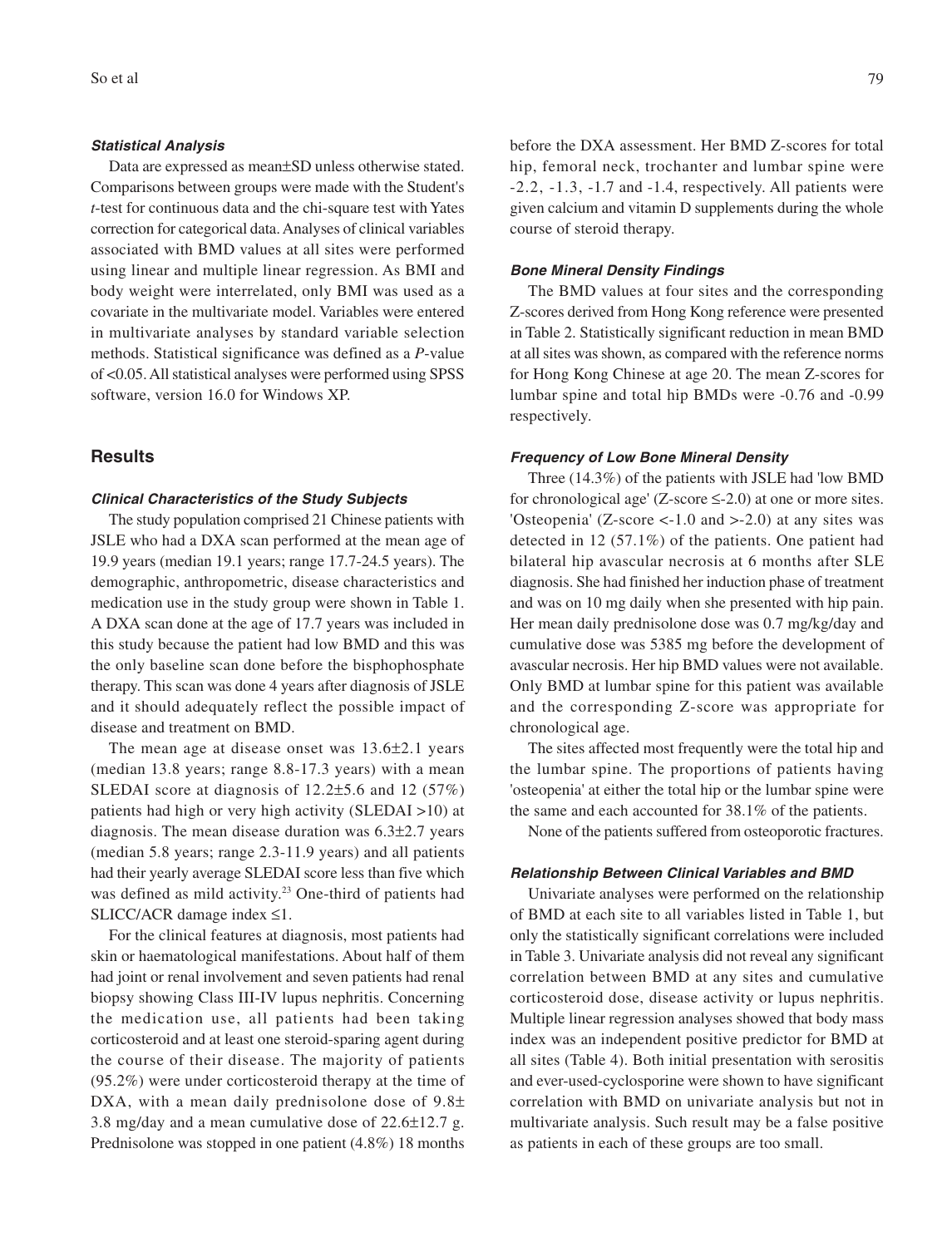|                                    | All patients*   | <b>Patients with BMD</b>     | <b>Patients with BMD</b> |
|------------------------------------|-----------------|------------------------------|--------------------------|
|                                    | $(n=21)$        | Z-score $\leq$ -2.0          | $Z-score > -2.0$         |
|                                    |                 | at one or more sites $(n=3)$ | at all sites $(n=17)$    |
| Female, no. (%)                    | 20(95.2)        | 3(100)                       | 16(94.1)                 |
| Age, years                         | $19.9 \pm 2.0$  | $18.4 \pm 0.6$               | $20.2 \pm 2.1$           |
| Body mass index, kg/m <sup>2</sup> | $21.7 \pm 3.9$  | $18.6 \pm 0.9$               | $22.4 \pm 4.0$           |
| Age at disease onset, years        | $13.6 \pm 2.1$  | $13.9 \pm 1.1$               | $13.4 \pm 2.3$           |
| Disease duration, years            | $6.3 \pm 2.7$   | $4.5 \pm 0.9$                | $6.7 \pm 2.8$            |
| SLEDAI at diagnosis                | $12.2 \pm 5.6$  | $14.3 \pm 6.7$               | $11.4 \pm 5.3$           |
| SLEDAI, yearly average             | $2.9 \pm 1.3$   | $3.0 \pm 1.3$                | $2.9 \pm 1.4$            |
| SLICC/ACR damage index             | $0.7 \pm 1.2$   | $1.3 \pm 2.3$                | $0.5 \pm 0.9$            |
| Clinical features, no. (%)         |                 |                              |                          |
| Skin disease                       | 14(66.7)        | 2(66.7)                      | 11(64.7)                 |
| Serositis                          | 3(14.3)         | 1(33.3)                      | 2(11.8)                  |
| Haematological involvement         | 15(71.4)        | 2(66.7)                      | 12(70.6)                 |
| CNS involvement                    | 3(14.3)         | 0(0)                         | 3(17.6)                  |
| Arthritis                          | 10(47.6)        | 2(66.7)                      | 8(47.1)                  |
| Lupus nephritis                    | 11(52.4)        | 1(33.3)                      | 9(52.9)                  |
| Medications used, no. (%)          |                 |                              |                          |
| <b>NSAID</b>                       | 10(47.6)        | 2(66.7)                      | 8(47.1)                  |
| Methotrexate                       | 1(4.8)          | 1(33.3)                      | 0(0)                     |
| Azathioprine                       | 19 (90.5)       | 2(66.7)                      | 16(94.1)                 |
| Hydroxychloroquine                 | 14(66.7)        | 2(66.7)                      | 11(64.7)                 |
| Cyclophosphamide                   | 11(52.4)        | 1(33.3)                      | 9(52.9)                  |
| Cyclosporine                       | 3(14.3)         | 0(0)                         | 3(17.6)                  |
| Mycofenolate mofetil               | 6(28.6)         | 0(0)                         | 6(35.3)                  |
| Corticosteroid                     |                 |                              |                          |
| Current user, no. (%)              | 20(95.2)        | 2(66.7)                      | 17 (100)                 |
| Methylprednisolone, no. (%)        | 5(23.8)         | 1(33.3)                      | 4(23.5)                  |
| Cumulative steroid dose, g         | $22.6 \pm 12.7$ | $15.4 \pm 1.8$               | $24.6 \pm 13.3$          |
| Duration of use, years             | $6.0 \pm 2.4$   | $4.0 \pm 0.2$                | $6.7 \pm 2.8$            |
| Prednisolone, mean daily dose, mg  | $9.8 \pm 3.8$   | $9.5 \pm 1.7$                | 10.0±4.1                 |
| Prednisolone, current dose, mg/day | $7.0 \pm 8.0$   | $4.7 + 4.5$                  | $7.8 \pm 8.6$            |

**Table 1** Demographic, anthropometric, disease characteristics and medication use in all patients, patients with low BMD Z-score at one or more sites and patients with normal BMD at all sites

BMD=bone mineral density; CNS=central nervous system; NSAID=Non-steroidal anti-inflammatory drug; SLEDAI=Systemic Lupus Erythematosus Disease Activity Index; SLICC/ACR damage index=Systemic Lupus International Collaborating Clinics/American College of Rheumatology (SLICC/ ACR) damage index

\*One patient had bilateral hip avascular necrosis and only her BMD at lumbar spine was available. The corresponding Z-score was appropriate for chronological age. Therefore, this patient was not categorised into either subgroup of 'low BMD Z-score at one or more sites' or 'normal BMD at all sites'.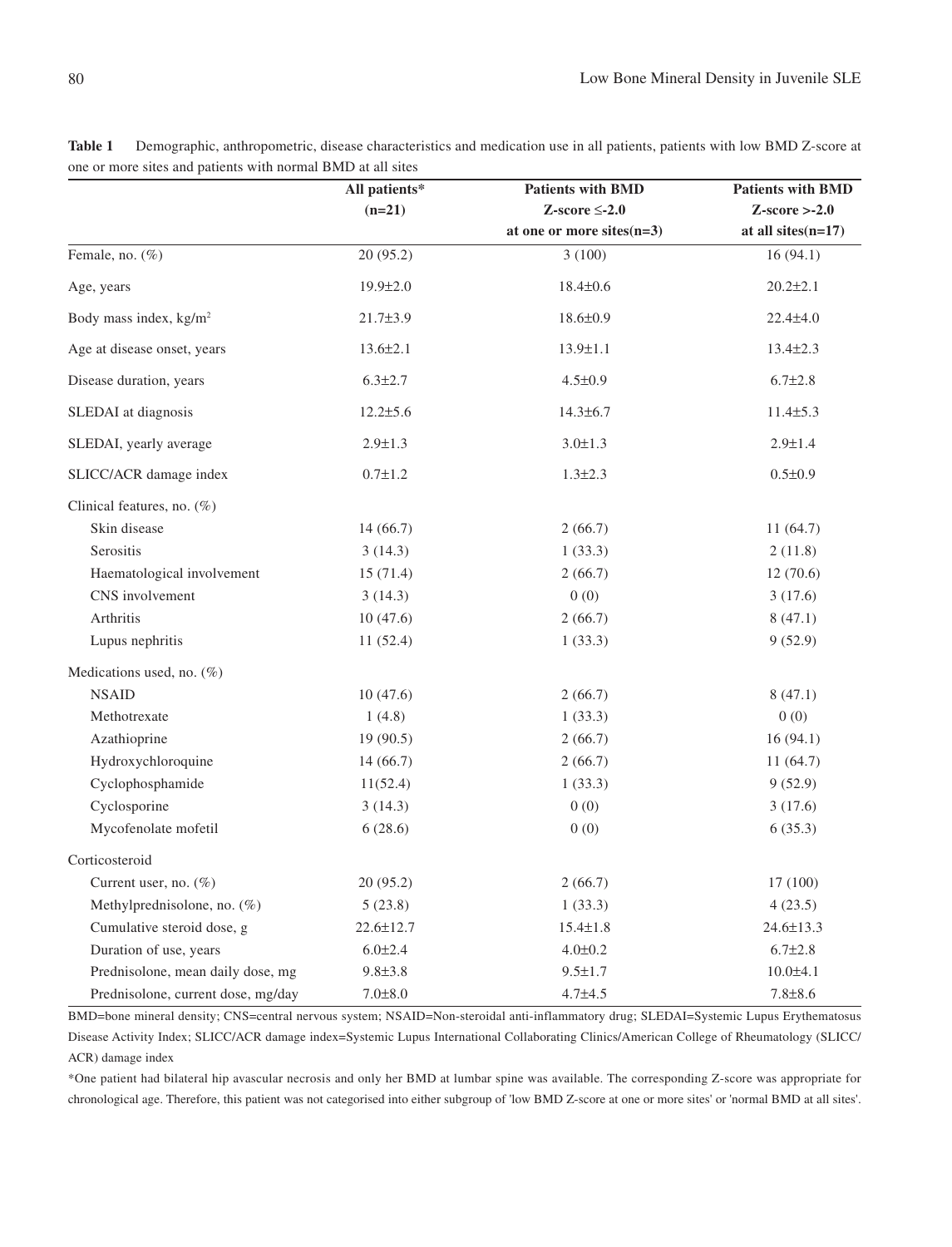|                       | BMD, g/cm <sup>2</sup> | Z-score*         | P†    |
|-----------------------|------------------------|------------------|-------|
| Total hip             | $0.76 \pm 0.12$        | $-0.99 \pm 1.22$ | 0.002 |
| Femoral neck          | $0.69 \pm 0.11$        | $-0.65 \pm 1.28$ | 0.009 |
| Trochanter            | $0.57 \pm 0.10$        | $-0.84 \pm 1.08$ | 0.003 |
| Lumbar spine $(L2-4)$ | $0.84\pm0.13$          | $-0.77 \pm 1.20$ | 0.006 |

Table 2 BMD and Z-scores in patients with juvenile systemic lupus erythematosus

BMD=bone mineral density

\*Z-score derived from Hong Kong reference; †One-sample *t*-test comparing mean BMD with the mean BMD values suggested by Hong Kong reference.

| Table 3<br>Univariate analysis of clinical variables and bone mineral density* |  |
|--------------------------------------------------------------------------------|--|
|--------------------------------------------------------------------------------|--|

|                        | D                |                     |                   |              |
|------------------------|------------------|---------------------|-------------------|--------------|
|                        | <b>Total hip</b> | <b>Femoral neck</b> | <b>Trochanter</b> | Lumbar spine |
| Age at time of DXA     | 0.148            | 0.210               | 0.154             | 0.016        |
| Body weight            | 0.015            | 0.006               | 0.007             | < 0.001      |
| Body mass index        | 0.011            | 0.003               | 0.011             | < 0.001      |
| Disease duration       | 0.246            | 0.498               | 0.255             | 0.049        |
| SLICC/ACR damage index | 0.099            | 0.264               | 0.031             | 0.296        |
| Serositis              | 0.143            | 0.221               | 0.044             | 0.200        |
| Methotrexate           | 0.133            | 0.093               | 0.079             | 0.402        |
| Cyclosporine           | 0.343            | 0.167               | 0.477             | 0.014        |

DXA=dual-energy X-ray absorptiometry; SLICC/ACR damage index=Systemic Lupus International Collaborating Clinics/American College of Rheumatology (SLICC/ACR) damage index

\*All variables listed in Table 1 were tested; only the statistically significant variables were shown.

|  | Adjusted $\mathbb{R}^2$ * | $Slope$ (SE) |
|--|---------------------------|--------------|
|  |                           |              |

**Table 4** Multivariate analysis of clinical variables and BMD

|                         | Adjusted $\mathbb{R}^2$ * | $Slope$ (SE)    | Beta <sup>†</sup> | $\mathbf{P}$ |
|-------------------------|---------------------------|-----------------|-------------------|--------------|
| <b>Total hip BMD</b>    | 36%                       |                 |                   |              |
| Body mass index         |                           | 0.017(0.006)    | 0.53              | 0.010        |
| SLICC/ACR damage index  |                           | $-0.036(0.019)$ | $-0.34$           | 0.079        |
| <b>Femoral neck BMD</b> | $42\%$                    |                 |                   |              |
| Body mass index         |                           | 0.017(0.005)    | 0.59              | 0.004        |
| Methotrexate            |                           | $-0.144(0.090)$ | $-0.28$           | 0.129        |
| <b>Trochanter BMD</b>   | 38%                       |                 |                   |              |
| Body mass index         |                           | 0.013(0.005)    | 0.51              | 0.015        |
| SLICC/ACR damage index  |                           | $-0.032(0.026)$ | $-0.38$           | 0.234        |
| Serositis               |                           | $-0.022(0.073)$ | $-0.08$           | 0.768        |
| Methotrexate            |                           | $-0.007(0.109)$ | $-0.02$           | 0.951        |
| <b>Lumbar spine BMD</b> | 63%                       |                 |                   |              |
| Body mass index         |                           | 0.028(0.007)    | 0.81              | 0.002        |
| Age at the time of DXA  |                           | $-0.002(0.014)$ | $-0.03$           | 0.895        |
| Disease duration        |                           | 0.011(0.009)    | 0.21              | 0.244        |
| Cyclosporine            |                           | $-0.026(0.071)$ | $-0.07$           | 0.720        |

BMD=bone mineral density; DXA=dual-energy X-ray absorptiometry; SE=standard error; SLICC/ACR damage index=Systemic Lupus International Collaborating Clinics/American College of Rheumatology (SLICC/ACR) damage index

**\***Total explained variance of the model; †Unstandardized regression coefficient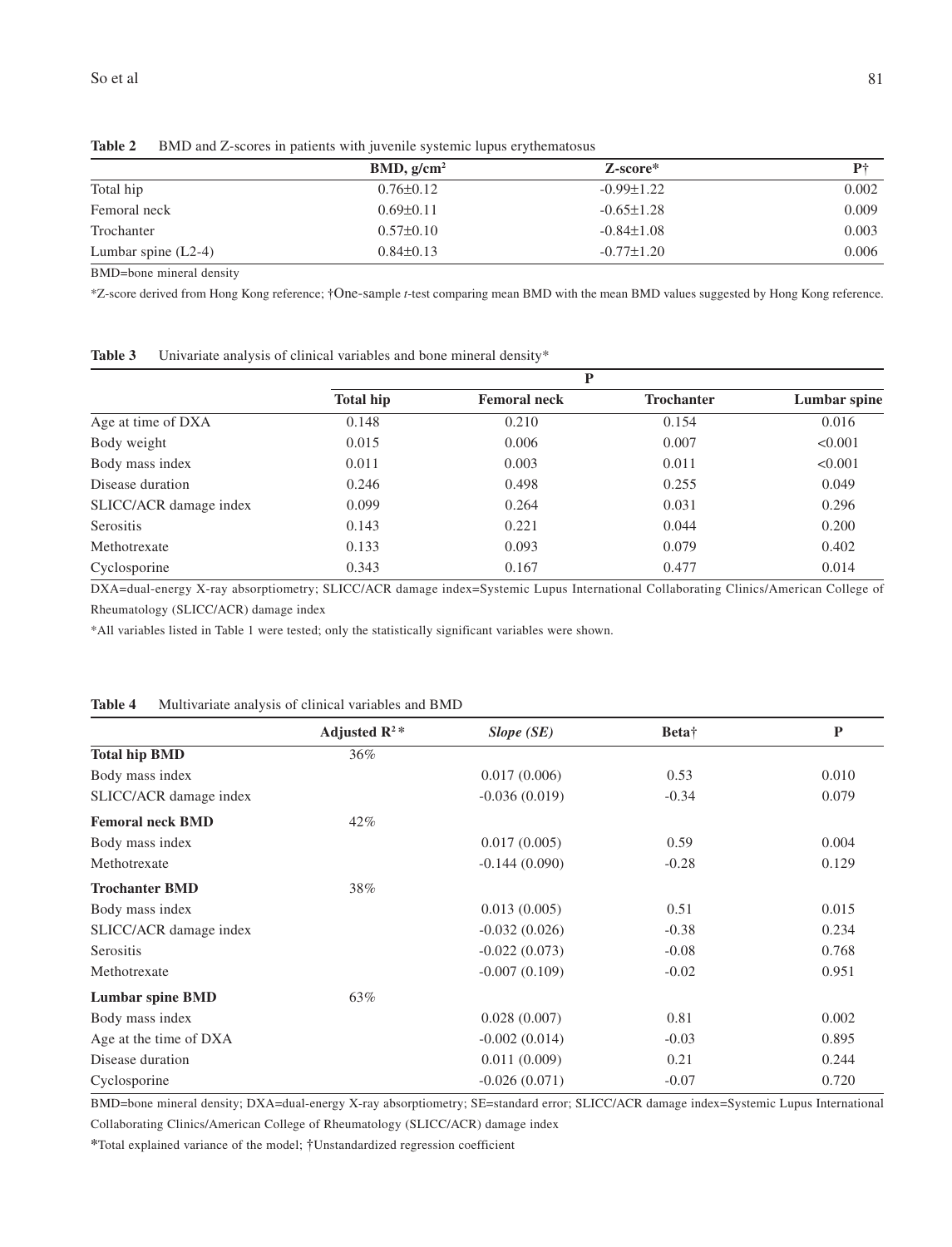# **Comparison Between Z-scores Derived from Hong Kong and Caucasian Reference**

Mean Z-scores at all sites derived from Hong Kong reference were shown to be significantly different from those derived from Caucasian reference (Table 5). The frequency of 'low BMD at one or more sites' in our Chinese JSLE patients using the Caucasian reference was 47.6%, which is three-fold higher than that by Hong Kong reference  $(14.3\%)$ .

## **Discussion**

Osteoporosis is a well-known complication in adult patients with SLE. 2,3-9 However, few studies on bone mineral density in JSLE have been done and most of them have focused on Caucasian population. To our knowledge, this study is the first to describe the frequency of low BMD and the associated factors in Chinese patients with JSLE.

This is a cross-sectional study and our results confirm that low BMD is a notable problem in Chinese patients with JSLE. Their mean BMD at all sites were shown to be significantly lower than the reference norms for Hong Kong Chinese at age 20.21 It seems that the frequency of low BMD in the patients we investigated is lower than those reported in the previous studies. $10-13$  However, these findings may not be easily comparable due to the diversity in the definition of 'abnormal' bone density and the selection of sites on evaluation. Despite the fact that only small proportions (14%) of our patients had 'low BMD for chronological age' (Z-score  $\leq$ -2.0), up to 57% of them were having 'osteopenia' (Z-score < -1.0 and >-2.0) at their young adulthood. This implies that low BMD in Chinese patients with JSLE is common but may not be severe in degree at their young adulthood. However, these patients are at high risk of failure of attaining the optimal peak bone mass and in long-term, they are subject to higher risk of developing osteoporosis in later life.1

Potential risk factors for low BMD included cumulative

corticosteroid dose, disease duration, body weight, body mass index (BMI) and lean mass.12,13,24-27 Body weight or BMI has been shown to be positive predictor for bone mass in four studies.24-27 Our present study also supported that BMI was an independent determinant for BMD, though the findings may be limited by our small sample size. In fact, those patients with 'low BMD for chronological age' did have lower BMI than those with appropriate BMD  $(18.6\pm0.9 \text{ versus } 22.4\pm4.0 \text{ kg/m}^2, p=0.124)$ . The association between BMI and BMD in patients with JSLE are to be confirmed in future studies with larger sample size.

The correlation between corticosteroid and BMD is still controversial. Cumulative corticosteroid dosage was reported to be an independent determinant for BMD by Lilleby et al<sup>11</sup> and Compeyrot-Lacassagne et al<sup>12</sup> and this was corroborated by the finding of inverse correlation between cumulative steroid dose and BMD by Trapani et al,14 while no correlation was found in four other studies of bone density in childhood-onset SLE.<sup>10,13,28,29</sup> In our present study, univariate analysis did not demonstrate any correlation between cumulative steroid dose and BMD in our patients, nor was there any correlation of BMD with duration of steroid use. We were not able to directly study the correlation of BMD with steroid use per kilogram as the body weight varied greatly for each patient over the observation period of several years. To study the impact of steroid dosage per kilogram body weight, we repeated the multivariate analysis by including the variables shown to have significant correlation in univariate analysis, together with the cumulative steroid dose and duration of steroid use (although they were not significantly correlated). We found that BMI is still the only independent positive predictor for BMD at all sites. Interestingly for the lumbar spine BMD, duration of steroid use was also an independent negative predictor [slope (SE)  $-0.048$  (0.017), beta =  $-0.87$ , p=0.013], and disease duration was an independent positive predictor [slope (SE)  $0.069$  (0.019), beta = +1.38, p=0.003]. This may suggest the deleteriously effect of steroid use and the beneficial effect of later periods of

|                       | <b>Mean Z-score using</b><br><b>Hong Kong reference</b> | <b>Mean Z-score using</b><br>Caucasian reference | Difference in mean Z-scores<br>(Hong Kong – Caucasian) | $P*$    |
|-----------------------|---------------------------------------------------------|--------------------------------------------------|--------------------------------------------------------|---------|
| Total hip             | $-0.99$                                                 | $-1.51$                                          | 0.52                                                   | < 0.001 |
| Femoral neck          | $-0.65$                                                 | $-1.49$                                          | 0.84                                                   | < 0.001 |
| Trochanter            | $-0.84$                                                 | $-1.29$                                          | 0.45                                                   | < 0.001 |
| Lumbar spine $(L2-4)$ | $-0.77$                                                 | $-1.59$                                          | 0.82                                                   | < 0.001 |
|                       |                                                         |                                                  |                                                        |         |

**Table 5** Comparison between mean Z-scores derived from Hong Kong and Caucasian reference

\*Paired-samples *t*-test.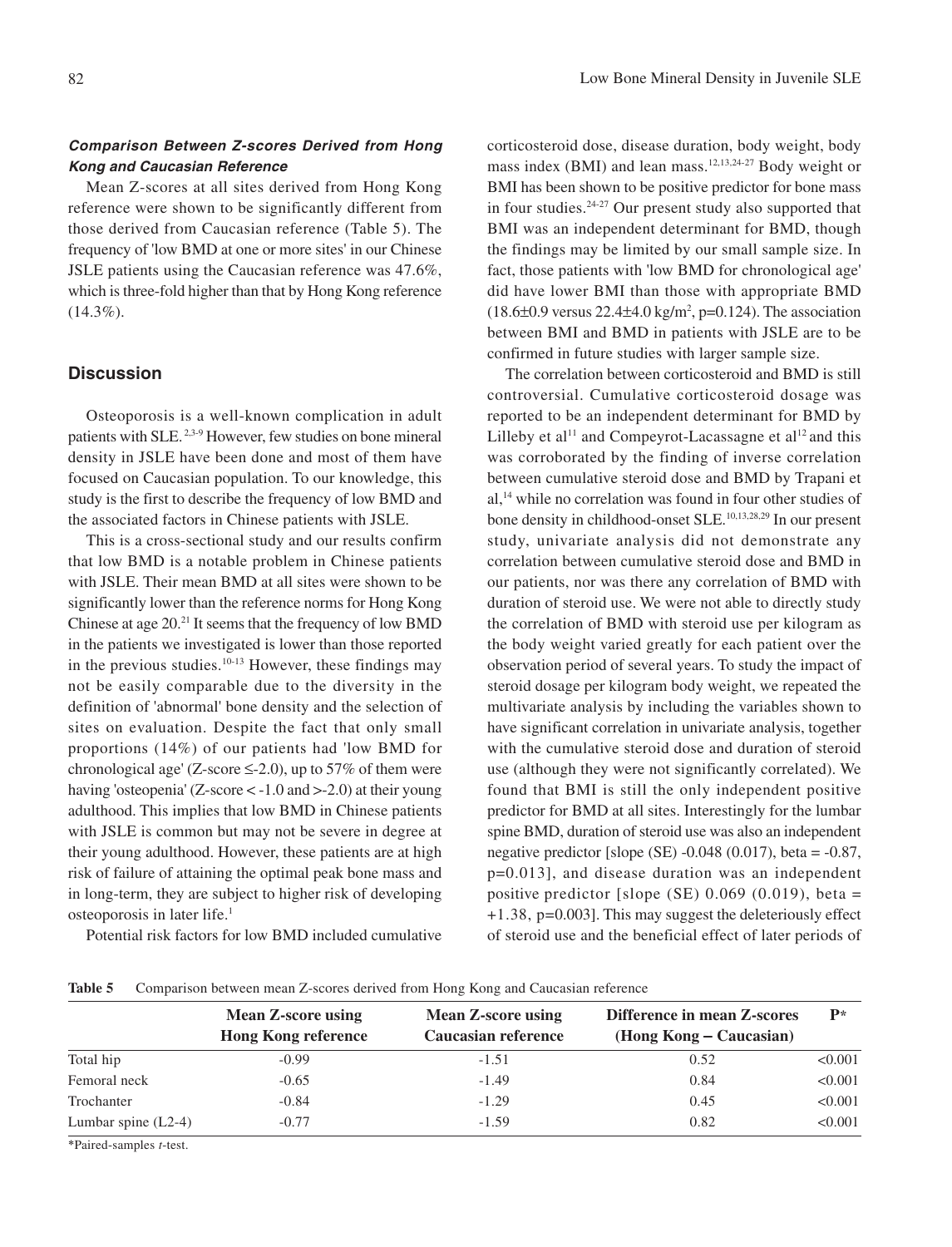non- or low steroid use. As the sample size of our study was small, our findings need to be confirmed by further studies.

Indeed we observed that one of our patients had normal BMD (Z-score >0) at all sites despite the fact that she had been on a high cumulative steroid dose up to 49.3 grams over twelve years of disease course. She had been taking the usual calcium and vitamin D supplements without any bisphosphates therapy. There were two distinct features observed from this patient. One was that she was obese with her BMI at  $32.7 \text{ kg/m}^2$ , and another was that she had a 6.5-year steroid-free period before the DXA scan was done at the age of 24 years. However, there was no baseline DXA scan for comparison so we could not show if there was any reduction in BMD during her early course of disease. Corroborating with our above suggestion of the association between BMI and BMD, this case supports that high BMI may be a protective factor against bone loss. We also postulate that there may be catch-up in BMD during the steroid-free period.

A few studies in adult patients with SLE have evaluated the correlation between daily prednisolone dose and bone loss.6,30 Kipen et al performed a longitudinal study of BMD change in premenopausal women with SLE with mean age of 35 years.<sup>6</sup> Their results showed that there was a gain in BMD in those patients receiving a daily dose of prednisolone of <7.5 mg/day. The observation of having catch-up in BMD during steroid-free periods in our case is compatible with the findings of these studies. Actually, bone growth in children and adolescents can be more dynamic while they are in their growing phase of bone mass. The catch-up growth in bone mass can be even more dramatic than in adults. Further prospective studies are needed to determine the effect of corticosteroids on bone growth.

It is well-known that there are ethnic variations in BMD. The reference ranges supplied by the manufacturers of bone densitometers are unlikely to be applicable across all populations.31 In order to have a population-specific comparison, our study has used local reference of BMD to give a clearer picture of bone health in Hong Kong Chinese patients with JSLE. The reference norm was established from a cohort of 4274 subjects from the community and nonparametric additive regression models were used to estimate the mean BMD values from aged 10 to 85 for both men and women.21 The same reference values are applied in clinical and research use by the Chinese University of Hong Kong Jockey Club Centre for Osteoporosis Care and Control. Our results showed that there was significant difference in Z-scores for BMD estimated using the Hong

Kong and Caucasian reference. Applying the Caucasian reference in calculating the frequency of reduced bone mass in our Chinese JSLE patients may lead to over-estimation of the problem, as shown by the marked discrepancy in frequency of 'low BMD at one or more sites' estimated using the two different references.

A limitation of our study was the small sample size. There was also a lack of data on puberty, menarche, diet and physical activity due to the retrospective design of the study. The Z-scores for BMD reported in our study were estimated using the mean and SD reported in the publication.<sup>21</sup> This may serve as a rough estimation and ideally the Z-scores should be reported using the manufacturer's software.

Our preliminary results confirm that low BMD is a common problem among Chinese patients with JSLE. Though the degree of reduction in BMD seems not severe to an extent of causing immediate impact during their childhood or even young adulthood, this insidious reduction in BMD potentially subjects patients with JSLE to higher risk of osteoporosis in later life. There is still much controversy on the risk factors of causing poor gain in bone density. We suggest that, while pending further concrete evidence from future studies, clinicians should address the potential risks and emphasize more on the general measures in prevention of osteoporosis like encouraging weight bearing exercise and calcium-rich diet, using Vitamin D supplements and prescribing the lowest possible maintenance dose of corticosteroid. Long-term studies of larger populations from different ethnic groups are needed to evaluate the associated factors, role of prophylactic therapy and long-term morbidity of reduced bone mass in patients with JSLE.

#### **References**

- 1. Osteoporosis Prevention, Diagnosis, and Therapy. NIH Consensus Statement 2000;17:1-45.
- 2. Ramsey-Goldman R, Dunn JE, Huang CF, et al. Frequency of fractures in women with systemic lupus erythematosus: comparison with United States population data. Arthritis Rheum 1999;42:882-90.
- 3. Formiga F, Moga I, Nolla JM, Pac M, Mitjavila F, Roig-Escofet D. Loss of bone mineral density in premenopausal women with systemic lupus erythematosus. Ann Rheum Dis 1995;54:274-6.
- 4. Gilboe IM, Kvien TK, Haugeberg G, Husby G. Bone mineral density in systemic lupus erythematosus: comparison with rheumatoid arthritis and healthy controls. Ann Rheum Dis 2000; 59:110-5.
- 5. Houssiau FA, Lefebvre C, Depresseux G, Lambert M, Devogelaer JP, Nagant DD. Trabecular and cortical bone loss in systemic